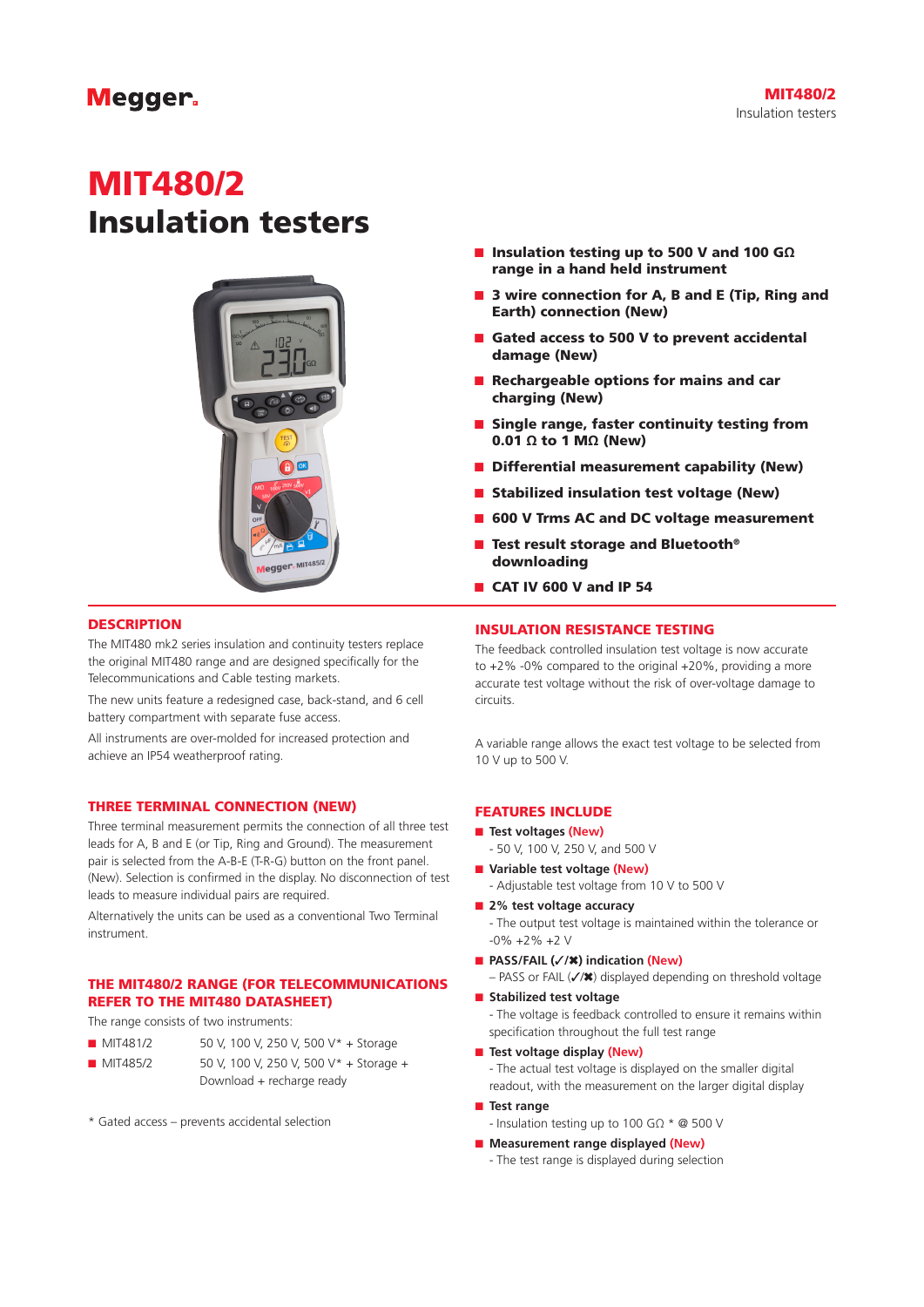#### ■ **Measurement voltage display**

- The measurement voltage is displayed during the test

#### ■ **Analogue arc**

- The display also features an analogue arc to replicate the response of a moving coil display

■ **Timed testing** 

- Automatically test to a time limit

■ **Silicone leads** 

- High quality flexible silicone test leads are comfortable to use and prevent measurement errors on GΩ ranges above 5 GΩ

#### ■ **Test inhibit**

- prevents testing if voltages in excess of 25, 30, 50, 75 or 100 V (set by the user) are detected when making insulation tests. Default is 50 V

#### ■ **Insulation buzzer**

- The buzzer can be set to buzz if the insulation resistance is above a user adjustable limit, set in the Setup menu

- **Test Lock** 
	- Holds insulation test on continuously

\* Gated access – prevents accidental selection

Test ranges extend from 10 GΩ to 100 GΩ depending on test voltage as below:

- 50 Volts up to 10 GΩ
- 100 Volts up to 20 GΩ
- 250 Volts up to 50 GΩ
- 500 Volts up to 100 GΩ

#### CONTINUITY (RESISTANCE) TESTING

- **Single resistance range (New)** 
	- One range fully automatic from 0.01 Ω to 1.0 MΩ
- **200 mA or 20 mA** 
	- Either 200 mA or 20 mA continuity test currents are available. 20 mA test current will considerably increase battery life
- Lead null
	- Lead resistance compensation (NULL) operates up to 10 Ωs of resistance
- **Buzzer** 
	- ON/OFF selected by simple push button
- **Buzzer limit**

- Continuity buzzer limit alarm provides adjustment of the maximum resistance the continuity buzzer sounds. This is adjustable from 1  $\Omega$  to 200  $\Omega$  in 12 steps

- Differential measurement (New)
	- Allows the difference between two consecutive continuity tests to be measured
- **REN (New)**
	- Displays the appropriate REN value for the circuit under test
- Avaliable on 100 V ins or continuity range

#### VOLTAGE MEASUREMENT

True RMS voltage measurement to 600 V ac or dc with resolution from 0.1 mV.

- Digital voltage measurement up to 600 V ac/dc
- Analogue arc measurement to 600 V ac/dc
- Automatic display of frequency during voltage measurement

Input impedance is 10 MΩ to prevent loading the circuit and reporting low voltages. **(New)**

#### CURRENT MEASUREMENT

 $\blacksquare$  ø - 400 mA AC/DC

#### DISPLAY

The display offers a combination of Analogue arc and a dual digital readout:

#### Analogue arc:

- Full display width analogue arc
- Analogue arc display shows essential charge and discharge characteristics not visible on a digital display
- Single pointer "needle" response is similar to a moving coil meter

Setup functions allow control of Buzzer limit alarms, Continuity test currents, kΩ/MΩ/GΩ.

#### Dual digital display

- Large main digital readout for good visibility of all main measurement results
- Second digital display for additional data such as:
	- Insulation test voltage Insulation leakage current Supply frequency (when measuring volts) Differential measurement result display

#### OTHER FUNCTIONS AND FEATURES

**Weatherproof** - Every tester is sealed to IP54, providing a weatherproof case to reduce the chances of water ingress, including the battery and fuse compartment.

**Tough housing** - Rubber over molding combines the tough shock absorbing outer protection with excellent grip, on a strong modified ABS housing, providing an almost indestructible case.

**Batteries** - Battery requirements are 6 AA batteries of either standard Alkaline or Nickel Metal Hydride (NiMH) rechargeable type, providing a minimum of 3000 insulation tests at 500 V.

#### VARIABLE INSULATION VOLTAGE TESTER\*

The variable mode provides a unique solution for awkward insulation voltage measurement applications. The range option allows an insulation test voltage from 10 V to 500 V in 1 V steps.

\* Dependent on model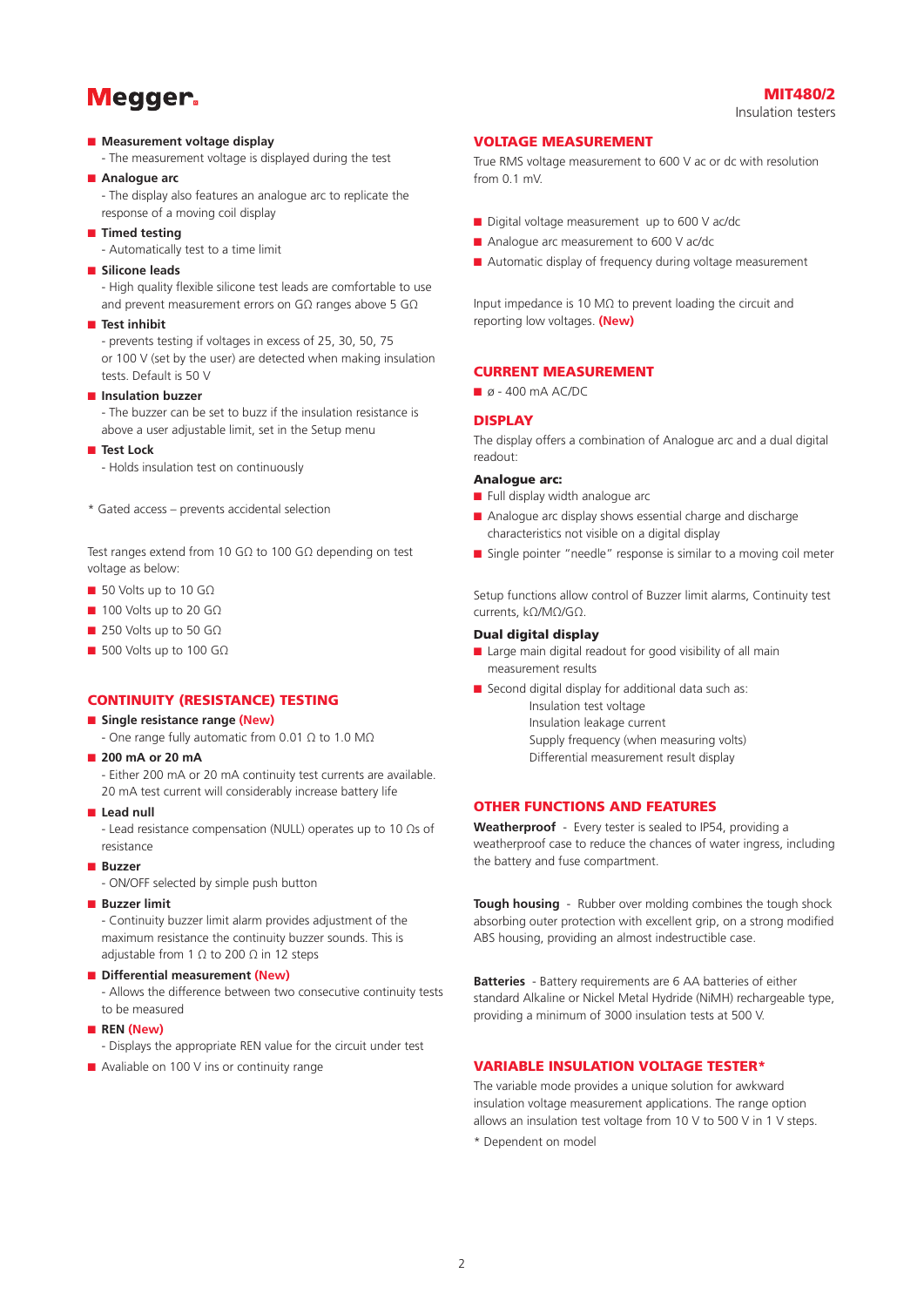#### MIT<sub>480/2</sub>

Insulation testers

#### STORAGE AND DOWNLOADING RESULTS

Smooth Bluetooth® and pairing procedures make the MIT480/2s easy to pair and download data.\* The test results are downloaded to a CSV file which can then be opened as an Excel® spreadsheet.\* \* Dependent on model

## **SAFFTY**

Designed to be exceptionally safe to use, fast detecting circuitry prevents damage to the instruments if accidentally connected to live circuits or across phases. Specifically, all instruments:

- Meet the international requirements of IEC61010 and EN61557
- Live circuit detection inhibits insulation testing on circuits above 25, 30, 50, 75 or 100 V default (50 V)
- Live circuit detection and test inhibit on continuity measurements
- Default display of live circuit voltage on all ranges
- Detection and inhibit functions even if the protection fuse has failed
- Suitable for use on CAT IV applications and supply voltages to 600 V
- \* Dependent on model

#### FEATURES AND BENEFITS

- Designed for the Telecommunications and Cable TV markets
- Insulation testing up to 500 V and 100 GΩ range in a hand held instrument
- 3 wire connection for Tip, Ring and Earth connection (New)
- Gated access to 500 V to prevent accidental damage (New)
- Adjustable insulation test voltage from 10 V to 500 V (New)\*
- Differential measurement capability (New)
- New case design with optional magnetic hanging strap (New)
- Rechargeable options for mains and car charging (New)
- Single range, faster continuity testing from 0.01  $Ω$  to 1 M $Ω$ (New)
- Feedback controlled insulation test voltage (New)
- Stabilised insulation test voltage (New)
- 600 V Trms AC and DC voltage measurement
- Test result storage and Bluetooth<sup>®</sup> downloading\*
- Live circuit detection and protection
- CAT IV 600 V and IP 54
- \* Dependent on model

#### SPECIFICATION SUMMARY TABLE

| <b>INSULATION RANGES</b>                 |                      | MIT481/2 MIT485/2    |
|------------------------------------------|----------------------|----------------------|
| 50 V / 100 V / 250 V / 500 V             | П                    | $\blacksquare$       |
| Variable 10 V to 500 V                   |                      |                      |
| µA button (Leakage)                      | ▅                    | ш                    |
| Lock button on $M\Omega$                 | п                    | ш                    |
| <b>REN Telephone count</b>               |                      |                      |
| (discharge)                              |                      |                      |
| > 500 V Gated Operation                  | ш                    | ш                    |
| <b>OHMS RANGES</b>                       |                      |                      |
| Continuity 0.01 $\Omega$ - 10 M $\Omega$ | П                    |                      |
| Isc: 200 mA R $\leq 4\Omega$             | п                    | ш                    |
| Isc 20 mA                                | П                    | ш                    |
| <b>Difference measurement [REL]</b>      | ш                    | ш                    |
| Lead null (<10 $\Omega$ )                | П                    | <b>C</b>             |
| <b>VOLTAGE FUNCTION</b>                  |                      |                      |
| AC / DC Volts 600 V                      | ■                    | П                    |
| mV AC / DC range                         | П                    | <b>Co</b>            |
| <b>TRMS</b>                              |                      |                      |
| <b>Frequency measurement</b>             | П                    |                      |
| 15 - 400 Hz                              |                      |                      |
| <b>Input impedance</b>                   | $10 \text{ M}\Omega$ | $10 \text{ M}\Omega$ |
| <b>CAPACITANCE</b>                       |                      |                      |
| Capacitance 0.1 nF - 10 µF               | ■                    | П                    |
| Distance by µF (Open loop)               | п                    | <b>COL</b>           |
| <b>REN calculation</b>                   | ■                    | ш                    |
| <b>OTHER FEATURES</b>                    |                      |                      |
| <b>Current measurement mA AC/DC</b>      | ▅                    | ш                    |
| <b>PASS/FAIL on limit alarms</b>         |                      |                      |
| A/B/E or T/R/G switching                 | п                    | m.                   |
| <b>Number of terminals</b>               | 3                    | 3                    |
| <b>On board memory</b>                   | ■                    | u                    |
| Bluetooth <sup>®</sup> and software      |                      | п                    |
| <b>Recharger ready</b>                   |                      |                      |
| <b>AA Alkaline or NiMH</b>               | Both                 | Both                 |
| <b>CAT IV / 600V</b>                     | ш                    | <b>COL</b>           |
| <b>ACCESSORIES</b>                       |                      |                      |
| <b>Silicone leads (R,B,G)</b>            |                      |                      |
| <b>Switched probe supplied</b>           |                      |                      |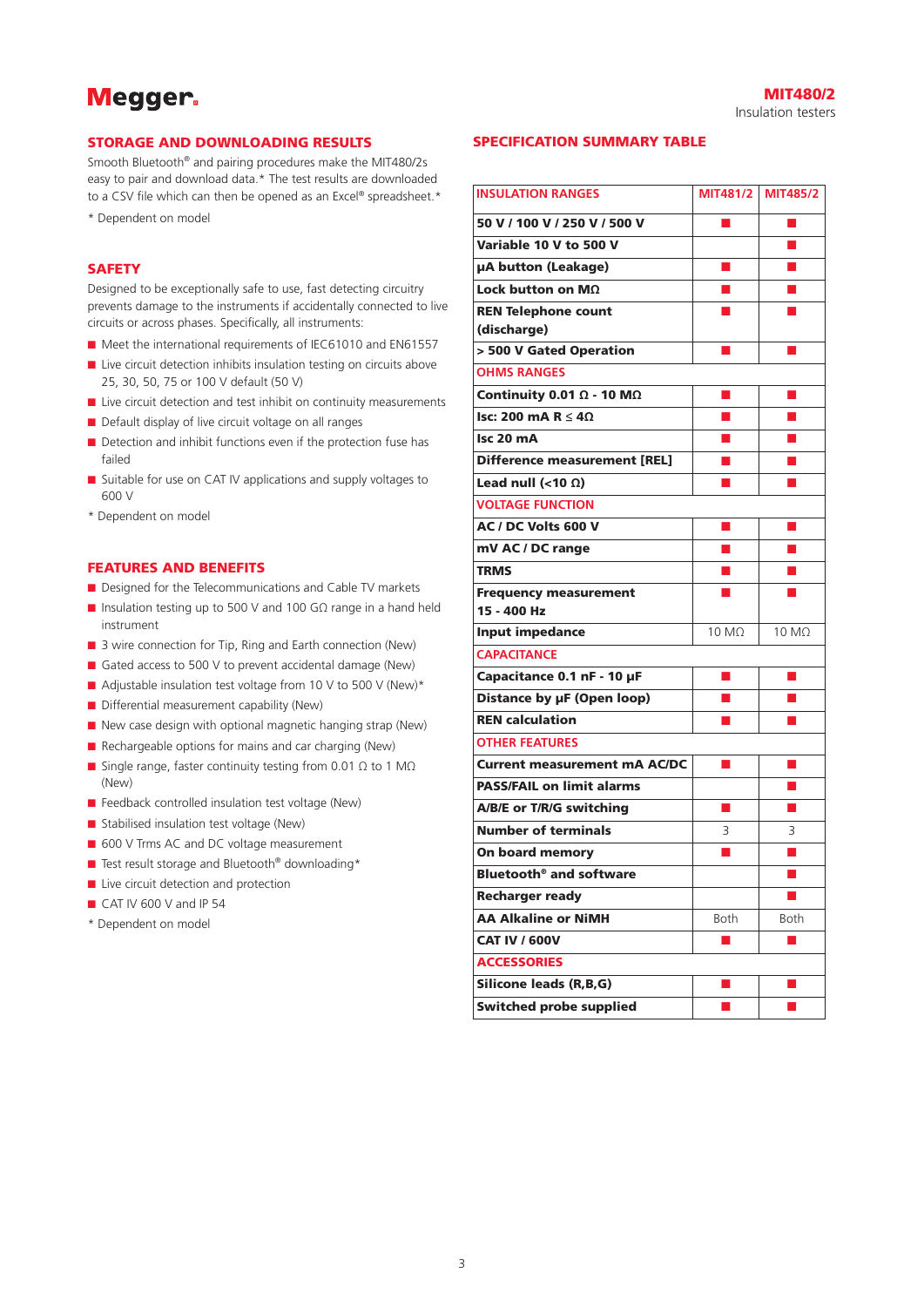Nominal:

#### SPECIFICATIONS All quoted accuracies are at +20 °C. Insulation **Test voltage** MIT481/2 and MIT485/2 50 V, 100 V, 250 V, 500 V Insulation accuracy 50 Volts. 10 GΩ  $± 2\% ± 2$  digits  $± 4.0\%$  per GΩ 100 Volts. 20 G $\Omega$   $\pm$  2%  $\pm$  2 digits  $\pm$  2.0% per G $\Omega$ 250 Volts. 50 GΩ  $± 2\% ± 2$  digits  $± 0.8\%$  per GΩ 500 Volts. 100 GΩ  $± 2\% ± 2$  digits  $± 0.4\%$  per GΩ Service Error: BS EN 61557-2 (2007).<br>50V.  $\pm 2.0\% \pm 2$ d. 100kO - 900kO 50V,  $± 2.0\% ± 2d$ ,  $100kΩ - 900kΩ + 10.5\%$ 100V,  $\pm 2.0\% \pm 2d$ , 100kΩ - 900kΩ  $\pm 10.3\%$ <br>250V  $\pm 2.0\% \pm 2d$  100kO - 900kO + 10.3%  $250V$ ,  $± 2.0% ± 2d$ ,  $100kΩ - 900kΩ$ 500V,  $± 2.0\% ± 2d$ ,  $100kΩ - 900kΩ + 10.3\%$ **Display range** Analogue: 1 GΩ full scale **Resolution** 0.1 kΩ **Short circuit/charge current** 2 mA +0% -50% to EN 61557-2 (2007) **Open circuit voltage insulation**  $-0\% +2\% +2\%$ **Test current** 1 mA at min. pass value of insulation to a maximum of 2 mA max. **EN61557 Operating range:** 0.10 MΩ to 1.0 0GΩ **Leakage Current** 10% ±3 digits **Timer control** Countdown timer 60 second **Note** Above specifications only apply when high quality silicone leads are being used **Continuity Continuity range** 0.01 Ω to 1.0 MΩ **Continuity accuracy**  $\pm 3\% \pm 2$  digits (0 to 100 Ω) ±5% ±2 digits (>100 Ω- 500 kΩ) (>500 kΩ - 1 MΩ unspecified) Service Error: BS EN 61557-4 (2007) -  $± 2.0\%$ , 0.1 $\Omega$  - 2 $\Omega$   $± 6.8\%$ **Open circuit voltage** 5 V ± 1 V **Test current** 200 mA (–0 mA +20 mA) (0.01 Ω to 4 Ω) **Lead resistance** Nulling up to 10 Ω mA range : **DC** 0.0mA - 500mA: +/-5%, +/-2 digits **AC** 0.0mA - 10.0mA: unspecified 10.0mA - 500mA: +/-5%, +/-2 digits (15Hz - 400Hz, sinusoidal) Voltage range **Volt range accuracy**  $AC: \pm 2\% \pm 2$  digits  $DC: \pm 2\% \pm 2$  digits Service Error: BS EN 61557-1 (2007) -  $± 2.0% ± 2d,$ 0V - 300Vac/dc ± 5.1% **Waveform** Unspecified range: 0 – 10 mV (15 to 400 Hz) For non-sinusoidal waveforms additional specifications apply: Non-sinusoidal waveforms:  $±3\% ± 2$  digits >100 mV to 600 V TRMS  $±8\% ± 2$  digits 10 mV to 100 mV TRMS **Default voltmeter** Operates at > 25 volts ac or dc on any range except OFF **Frequency Frequency measurement range** 15 Hz - 400 Hz **Frequency measurement accuracy**  $\pm 0.5\% \pm 1$  digit Capacitance measurement **Capacitance range** 0.1 nF to 10 μF **Accuracy**  $\pm 5.0\% \pm 2$  digits (1 nF-10  $\mu$ F) **Cable coefficient** 40n F/ km to 70nF / km **Unit of measure:** 50nF / km Result storage **Storage capacity**  $>1000$  test results **Data download** Bluetooth® wireless Bluetooth® Class II **Range** up to 10 m Power supply **Power supply** 6 x 1,5 V cells type IEC LR6 (AA, MN1500, HP7, AM3 R6HP) Alkaline 6 x 1,2 V NiMH rechargeable cells may be used **Battery life** 3000 insulation tests with duty cycle of 5 sec ON /55 sec OFF @ 500 V into 500 kΩ **Charger (Optional):** 12-15 V dc (accessory interface) **Dimensions** 228 mm x 108 mm x 63 mm (9.00 in x 4.25 in x 2.32 in) **Weight** 800 g (1.8 lb) **Weight (instrument and case)** 1.75 kg (3.86 lb) **Fuse** Use only 2 x 500 mA (FF) 1000 V 32 x 6 mm ceramic fuse of high breaking capacity HBC 30 kA minimum. Glass fuses MUST NOT be fitted.

**Voltage range**  $AC: 10 \text{ mV to } 600 \text{ V}$  TRMS

sinusoidal (15 Hz to 400 Hz) DC: 10 mV to 600 V

### MIT<sub>480/2</sub>

Insulation testers

**Safety protection** The instruments meet

EN 61010-1 (1995) to 600V phase to earth, Category IV.